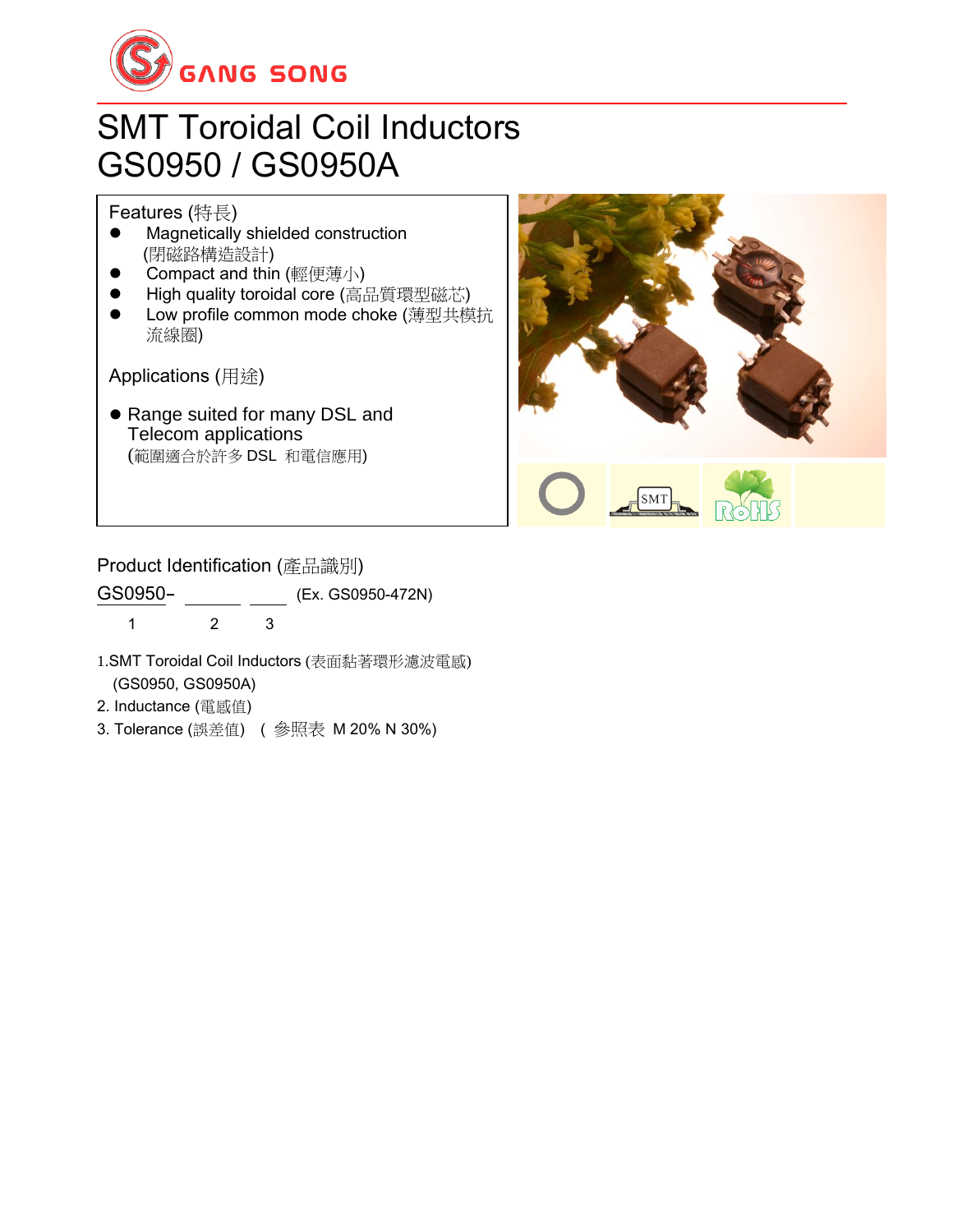

### SMT Toroidal Coil Inductors GS0950 / GS0950A

Configurations & Dimensions (結構圖及規格尺寸)

GS0950



Bottom View

GS0950A



|                     |       |      |           |          |             |                          |          |          | Unit In mm |
|---------------------|-------|------|-----------|----------|-------------|--------------------------|----------|----------|------------|
| $\tau_{\text{ype}}$ |       | ັ    |           | ◡        | _<br>⊢<br>∽ |                          | ت        |          |            |
| (型式)                | (max) | (max | max       | ±0.5     | ±0.2        |                          |          |          |            |
| GS0950/GS0950A      | 9.5   | 6.0  | よっ<br>J.Z | ∽<br>ں ے |             | $\overline{\phantom{a}}$ | -<br>4.5 | ⌒<br>ے ۔ | 10.5       |

Design as Customer's Requested Specifications. (可依客戶特殊需求設計)